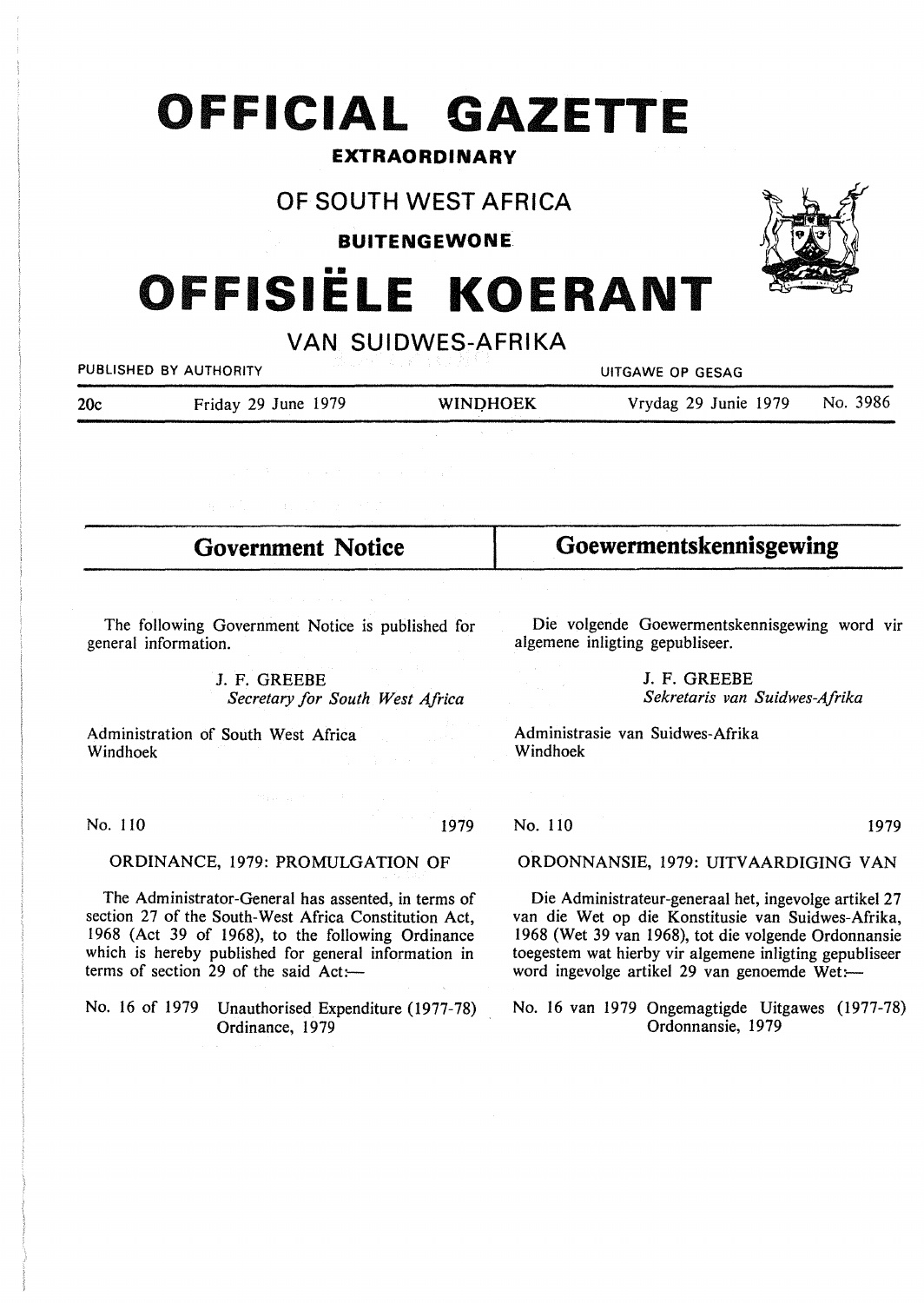### **No. 16 of 1979** UNAUTHORISED EXPENDITURE (1977-78) ORDINANCE, 1979

*(Assented to 18 June 1979) (English text signed by the Administrator-General) (Date of commencement 29 June 1979)* 

## **ORDINANCE**

To appropriate a further amount of money for the services of the Territory of South West Africa for the financial year which ended 31 March 1978, for the purpose of meeting and defraying certain unauthorised expenditure.

BE IT ORDAINED by the Legislative Assembly for the Territory of South West Africa as follows:-

!. The Territory Revenue Fund is hereby charged with the amount of one hundred and fifty-eight thousand five hundred and thirty-four rand and seventy-nine cent to defray certain expenditure over and above the amount appropriated for the services of the Territory of South West Africa for the financial year which ended 31 March 1978. Such expenditure is set forth in the Schedule and is more fully described in paragraph eight page seven of the Report of the Auditor-General on the accounts for the said financial year which has been submitted to the Legislative Assembly **(S. W.A.** 1-1979) and in the Report of the Select Committee on Public Accounts, 1979.

2. This Ordinance shall be called the Unauthorised Expenditure (1977-78) Ordinance, 1979.

|     | Vote                                        | Amount     |
|-----|---------------------------------------------|------------|
| No. | Title<br>control of the con-<br>and a staff |            |
|     | Nature Conservation and Tourism             | 158 534.79 |
|     | <b>TOTAL</b>                                | 158 534,79 |

#### **Schedule**

Territory Revenue Fund charged with R 158 534,79.

Short title.

 $\mathcal{O}(\log n) \leq \frac{1}{n}$ 一点 不安  $\Delta\tau$  ,  $\omega$  ,  $\Delta\tau$  ,